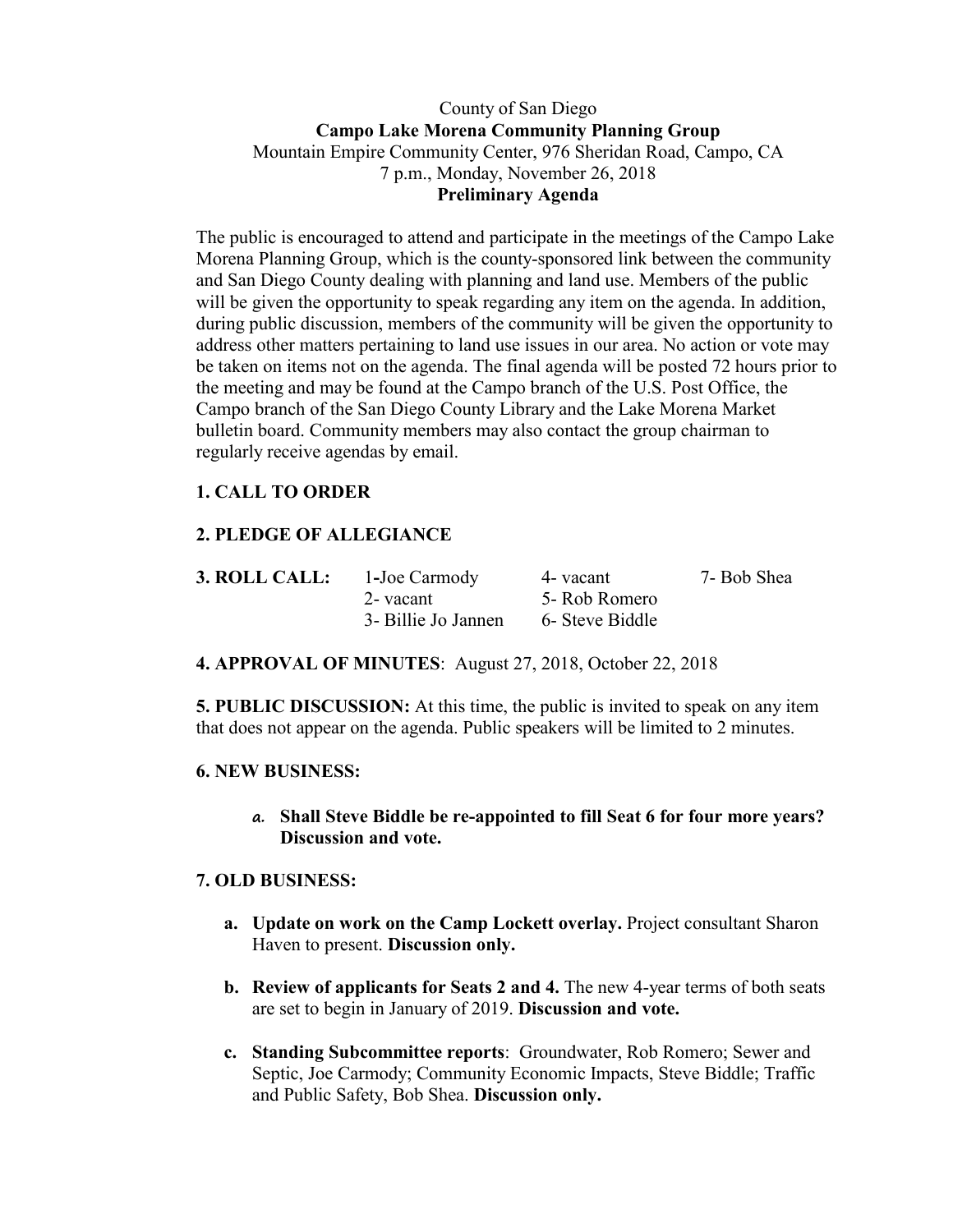**d. Chairman's Report, Billie Jo Jannen**. Two items on the Forefront Power solar project on Lake Morena Drive: First, the project is being re-submitted in response to our and the planner's comments. The planner didn't have a timeline on this, but thought it might be soon. Second, according to an SDG&E press release, the project is supposed to be "the first community solar plant approved for SDG&E's EcoShare program, which allows customers to purchase renewable energy directly from a local renewable energy developer." https://sdgenews.com/article/communities-benefit-new-solar-plant-and-twomore-approved-development. The county planner confirmed this and said the information would be included in the plan re-submittal. **Discussion only.**

#### **8. CORRESPONDENCE AND ANNOUNCEMENTS**

- **a. The Star Ranch vesting and landscape architecture maps** are available, both at meetings and by appointment with the CLMPG chairman. Staff has delayed release of the EIR until it can figure out what type of greenhouse gas analysis large projects should include**.** The ranch was offered for sale in an announcement sent out in late November. The Back Country Land Trust and several co-investors are negotiating to buy it. **The proposed plan is still in play and is part of the property offering, but will be abandoned if purchased by trust entities.**
- **b. Plans for the proposed 17-acre industrial solar proposal at 1827 Lake Morena Drive** are available, both at meetings and by appointment with the CLMPG chairman. At the request of the proponent, the project will be reviewed in three (or more) phases. The planning group voted on the second review when the scoping letter was issued by the county. Please contact Solar Subcommittee co-chair Rob Romero or Joe Carmody to participate in formulating community responses. We will issue a final planning group review when all documents and plans are finalized.
- **c. New maps of the SDG&E power pole replacement project that were tendered for a variance request for the noise ordinance.** Project number is PDS2018-VAR-18-014. No recommendation was requested, but the maps are much clearer than those SDG&E sent us a month or so back. **Sent to group.**
- **d. Notification from PDS that a number of the projects that were to be "bundled" are not, after all, going to be heard by BOS before the end of the year.** The projects to be delayed are: Lilac Hills Ranch, Otay Village 14 and Planning Areas 16 and 19. Reasons given varied, and included staff work load, climate action plan litigation/injunction, and applicants that are still in process of providing information to staff. **Sent to group.**